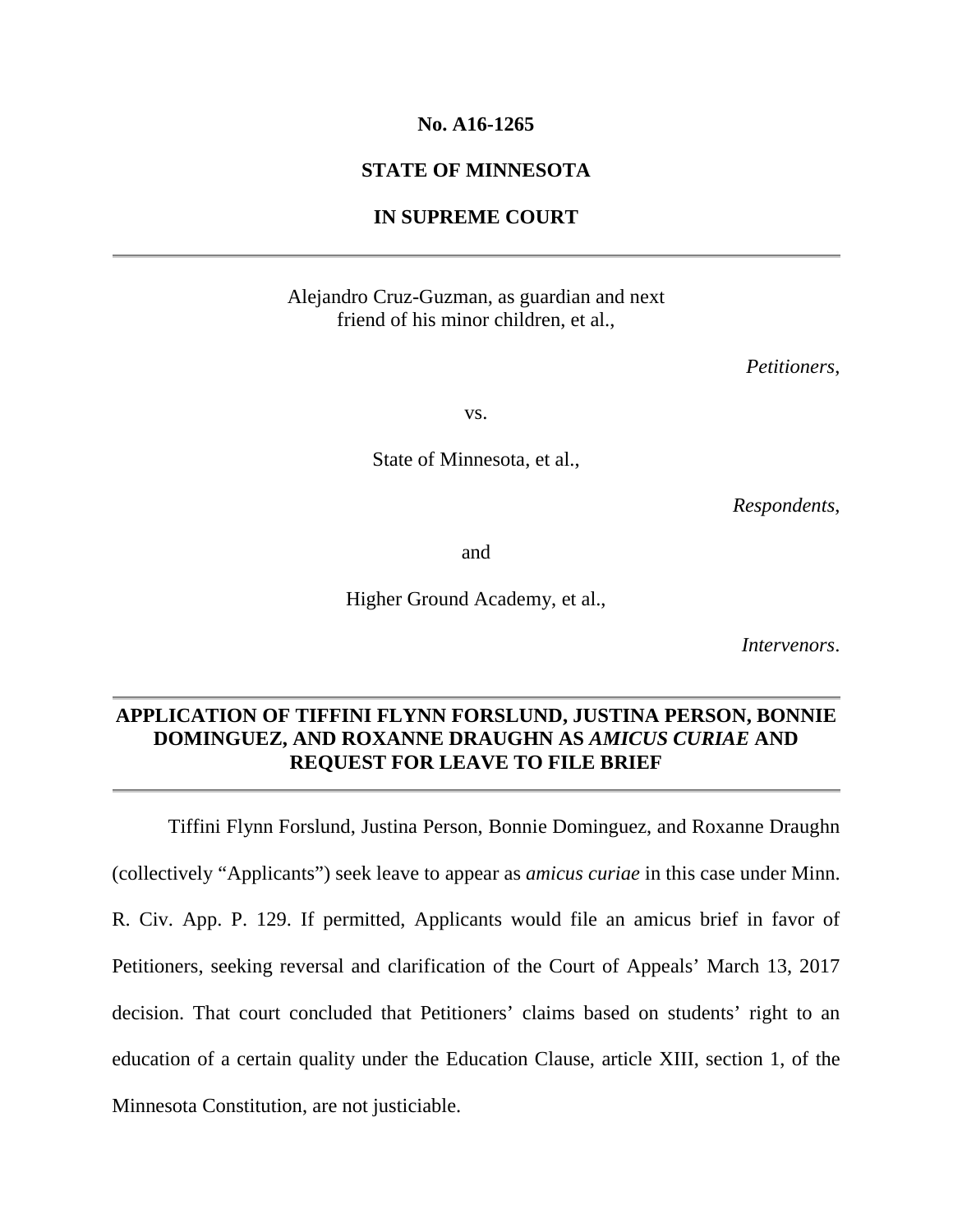# **I. APPLICANTS HAVE A PUBLIC AND PRIVATE INTEREST IN THIS CASE.**

Applicants have a public and private interest in this case. Applicants are Plaintiffs/Appellants in *Tiffini Flynn Forslund, et al. v. State of Minnesota, et al.*, which is currently before the Minnesota Court of Appeals and challenges the constitutionality of Minnesota's teacher tenure laws, as codified in the Continuing Contract Law, Minn. Stat. § 122A.40, and the Tenure Act, Minn. Stat. § 122A.41 (the "Tenure Laws"). All are mothers of children who attend (or have attended) public schools across the state of Minnesota. Applicants allege that their children have each been assigned to chronically ineffective teachers afforded ironclad job security under the Tenure Laws, and face a substantially increased risk of being assigned to chronically ineffective teachers, thus jeopardizing their children's fundamental right to an adequate education, as guaranteed by Article XIII, section 1 of the Minnesota Constitution (the "Education Clause").

The *Forslund* litigation considers distinct issues from those at issue in this case. The *Forslund* Applicants allege (1) that the State is failing its constitutional duty to maintain an education system that provides an adequate education to all students; (2) the Tenure Laws impede the State from performing its constitutional duty to provide an adequate education to all students, thus burdening students' fundamental right to an adequate education; and (3) defined metrics already exist to determine whether the Challenged Statutes operate as Applicants allege, providing ironclad job security to chronically ineffective teachers. Despite these distinctions, the outcome of this litigation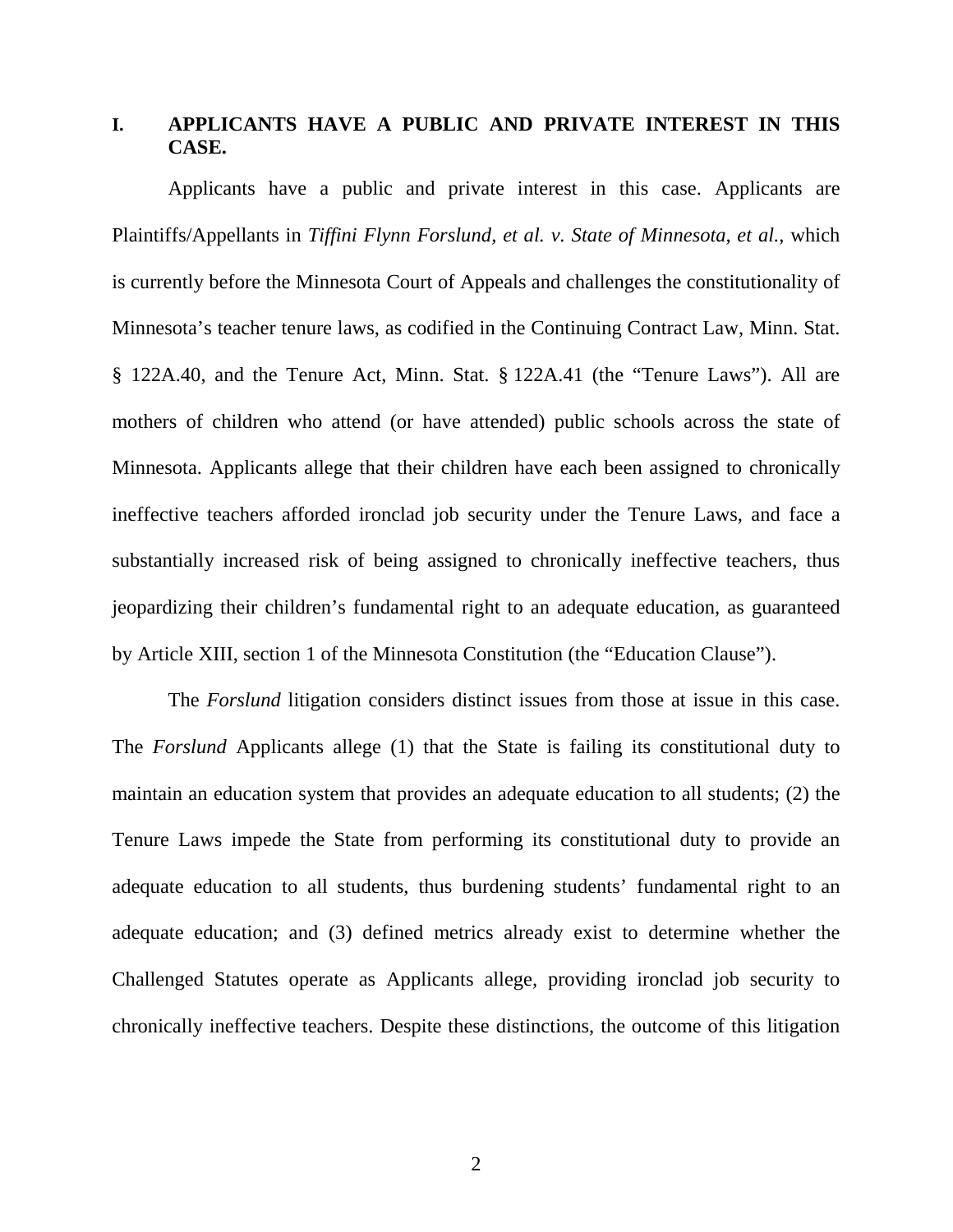may have a significant impact on the *Forslund* litigation depending on how broadly this Court interprets the holding of the Court of Appeals.

Applicants believe their participation as *amicus curiae* will assist the Court because they can provide information, insight, and legal analysis regarding the circumstances in which claims predicated on the right to an education of a certain quality under the Education Clause are justiciable. Applicants will not duplicate the arguments of the parties. Rather, Applicants will address broader themes than those generated by the fact-specific arguments in an effort to assist the Court in its review of the issues.

#### **II. APPLICANTS' PARTICIPATION AS A***MICUS CURIAE* **IS DESIRABLE.**

Applicants' participation as *amicus curiae* is desirable as it will assist the Court in considering the impact its ruling may have on the educational system in Minnesota.

Education is unique among rights afforded by the Minnesota Constitution because the Education Clause is the only instance when the Constitution places an affirmative duty on the State. *Skeen v. State*, 505 N.W.2d 299, 313 (Minn. 1993). For this reason, "there is a fundamental right, under the Education Clause, to a 'general and uniform system of education' which provides an adequate education to all students in Minnesota." *Id.* at 315. It is the State's "constitutional duty" to provide an education system that "generate[s] an adequate level of education which meets all state standards" for "all students." *Id.* at 315, 320.

In this case the Court of Appeals dismissed claims that the State permits "educational and social policies" resulting in segregation and, consequently, "an inadequate education" in violation of the Education Clause. *Cruz-Guzman v. State*, 892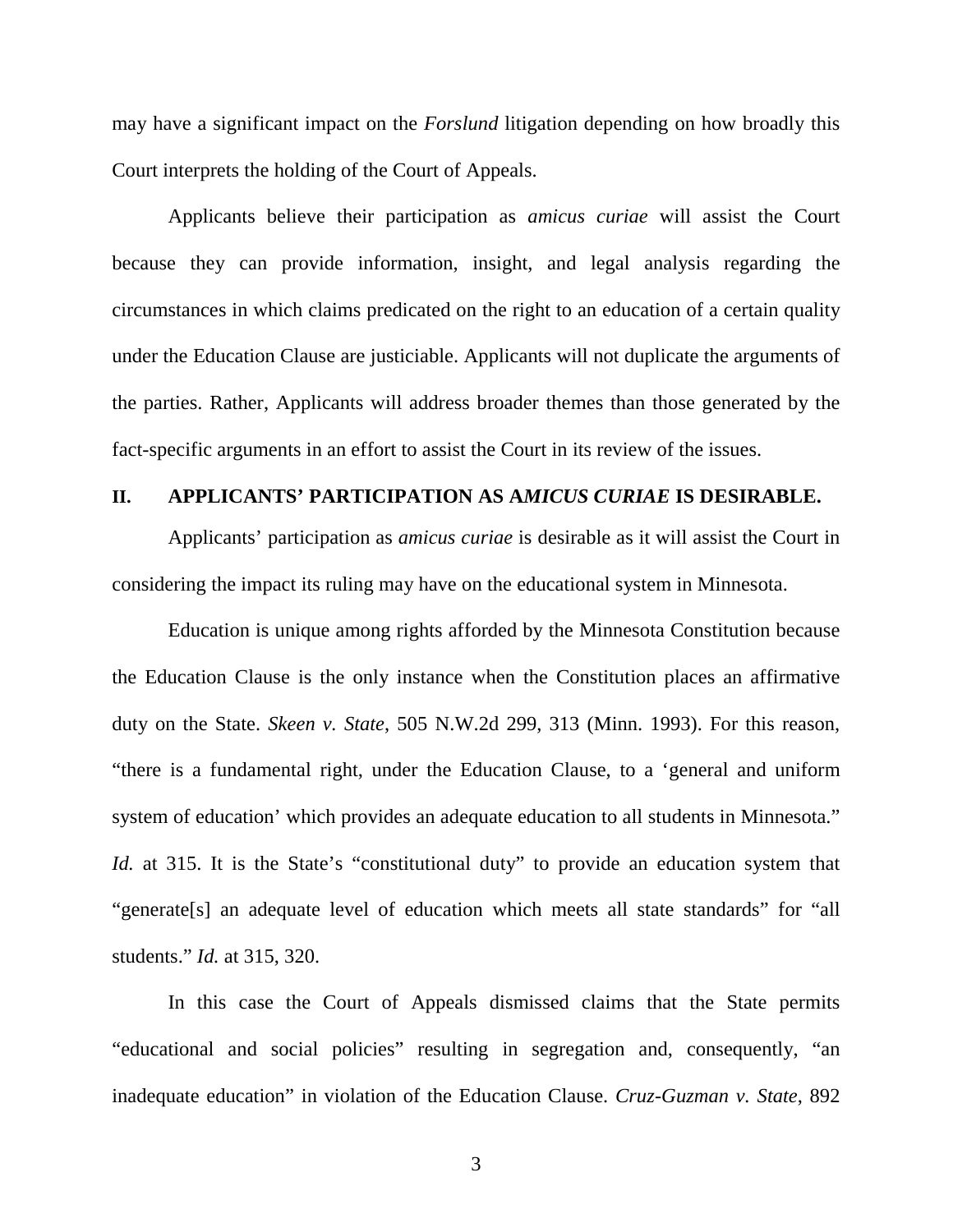N.W.2d 533, 535 (Minn. Ct. App. 2017). The Court of Appeals determined that the nature of the plaintiffs' allegations and the relief requested would necessarily require a court to define the meaning of an "adequate" education within the context of the plaintiffs' challenge, and to define "the attendant qualitative standard" by which to measure adequacy. *Id.* at 538. This endeavor would require "the judiciary to establish educational policy," thus rendering the plaintiffs' claims "a nonjusticiable political question." *Id.* at 538-40.

In Applicants' own case, the Attorney General has invoked the Court of Appeals' decision to argue that "the Education Clause … does not establish a constitutional claim related to educational quality." But this goes too far. The Court of Appeals examined "the constitutional underpinnings of *respondents'* asserted right to an adequate education," determining that the political question doctrine barred review because "*respondents'* inadequate-education claims inevitably require[d the Court] to define the relevant qualitative standard." *Id.* at 537-40 (emphasis added). But the Court of Appeals stopped short of saying all Education Clause claims predicated on students' right to an "adequate education" are nonjusticiable: Indeed, it stated that when judicially discoverable and manageable standards exist for measuring an Education Clause challenge a court "would have no difficulty concluding that th[e] case presents a justiciable controversy." *Id.* at 540.

Moreover, and also in Applicants' own case, the Attorney General has invoked the Court of Appeals' decision to argue that Minnesota's students are not entitled to education of a certain quality. Again, this is not correct. In *Skeen*, this Court expressly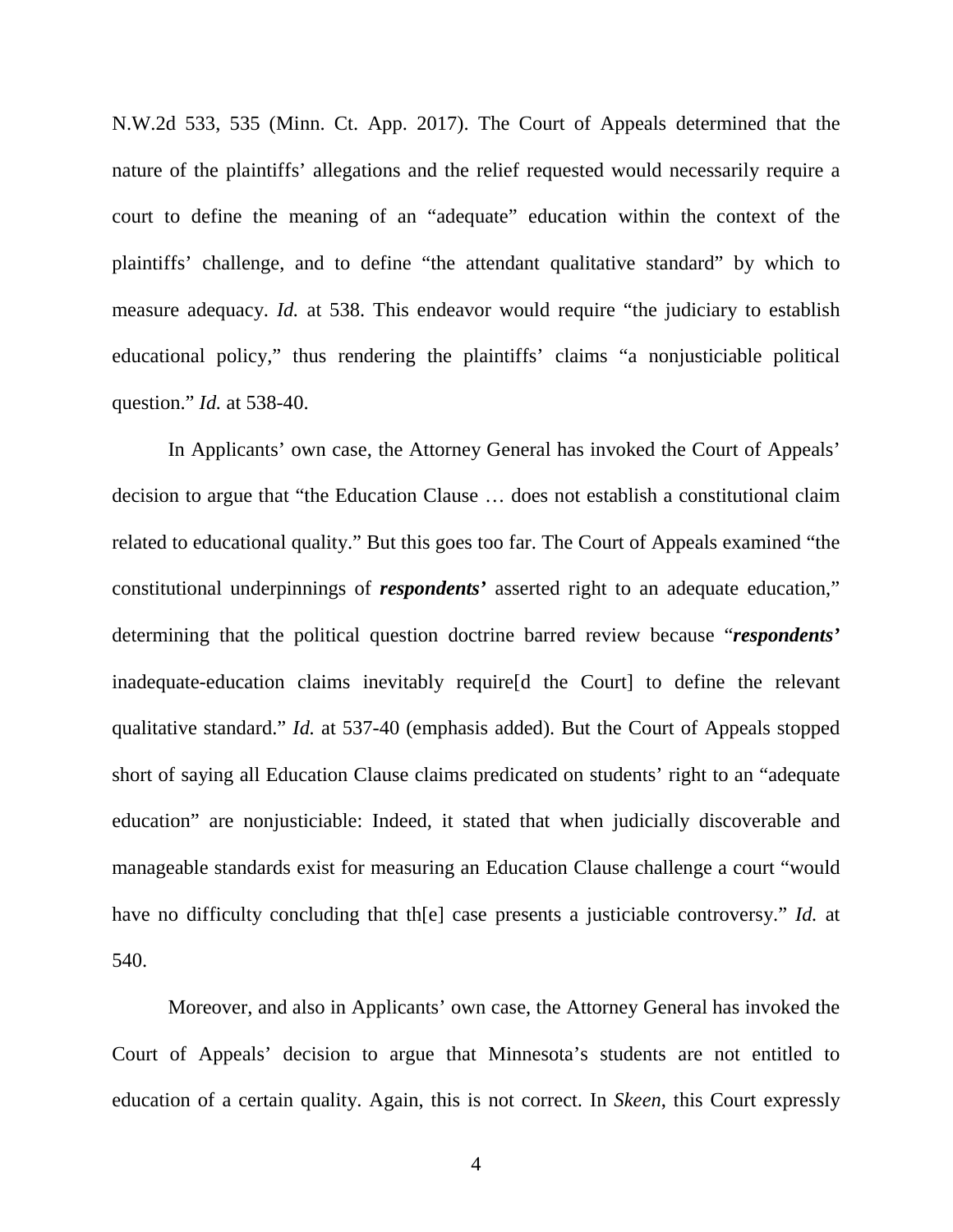held that "there is a fundamental right, under the Education Clause, to a 'general and uniform system of education' which provides an *adequate education* to all students." *Skeen*, 505 N.W.2d at 312 (emphasis added). This Court reiterated that constitutional guarantee multiple times, and the *Skeen* plaintiffs' concession that the existing public school system provided an adequate education meeting all state standards was integral to this Court's determination that the *Skeen* plaintiffs' Education Clause claim failed. *Id.* at 312, 318. The *Skeen* decision cannot be disregarded: It supersedes all prior Education Clause jurisprudence and sets the course for Education Clause jurisprudence to follow. Only this Court may narrow the scope of students' fundamental right to an "adequate education." Until such time, the Attorney General (and the Court of Appeals) must accept *Skeen's* holding that the Education Clause guarantees a school system that "provides an adequate education to all students in Minnesota." *Id.* at 315. Anything else is a radical departure from traditional notions of judicial authority.

The Attorney General has invoked the Court of Appeals' decision in Applicants' action to create a de facto rule that claims involving the right to an adequate education are nonjusticiable *per se*. But there are different kinds of constitutional challenges under the Education Clause. Where, as in Applicants' action, the Education Clause claims do *not* require a court to "establish<sup>[]</sup> the appropriate qualitative standard" by which to measure the baseline qualitative "adequacy" of public education across the state (because measurable standards already exist in law), the political question doctrine should not apply. *Cruz-Guzman*, 892 N.W.2d at 539; *see id.* ("Unless one of these formulations [of a political question] is inextricable from the case at bar, there should be no dismissal for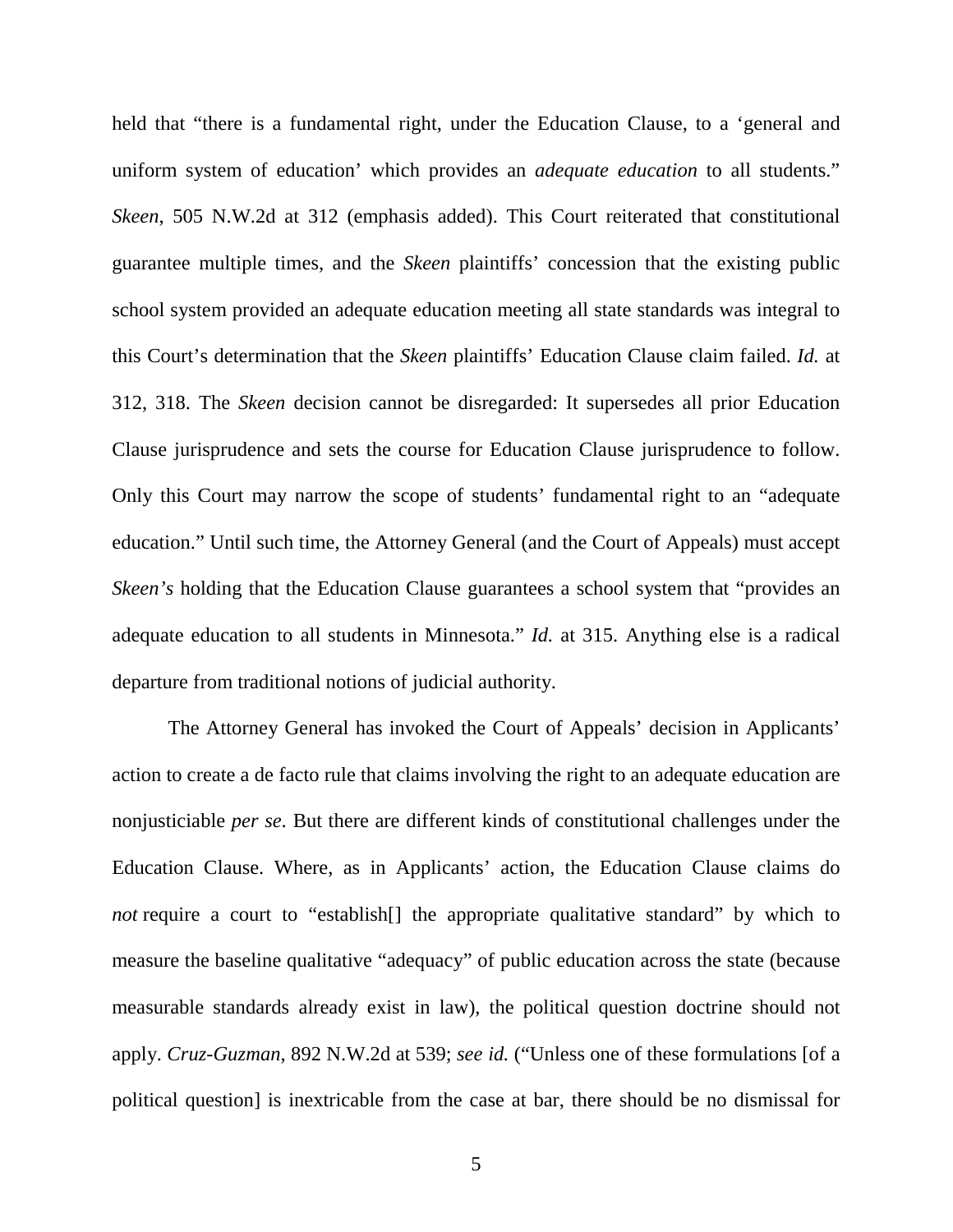non-justiciability on the ground of a political question's presence." (quoting *Baker v. Carr*, 369 U.S. 186, 217 (1962)). Stated differently, when a plaintiff wields the Education Clause as a shield to protect her children from laws *impeding* the State's "constitutional duty" to provide "an adequate education to all students" (and thus *burdening* students' correlative "fundamental right" to "an adequate education"), a justiciable controversy exists and the court must assess the merits. *Skeen v. State*, 505 N.W.2d at 315, 320.

Plaintiffs should be able to turn to the court system for protection against laws burdening students' fundamental right to an adequate education. It is a foundational precept of constitutional law. *Cf. DeShaney v. Winnebago Cty. Dep't of Soc. Servs.*, 489 U.S. 189, 196 (1989); *Harris v. McRae*, 448 U.S. 297, 317-18 (1980).

In sum, although Applicants' claims in the *Forslund* litigation stand on entirely different footing than those at issue in this case, their participation as *amicus curiae* is desirable to assist the Court considering in the implications of any decision it may reach.

#### **III. CONCLUSION**

For the foregoing reasons, Applicants respectfully request leave to file a brief as *amicus curiae* in this case.

Dated: May 11, 2017 **BASSFORD REMELE**

*A Professional Association* By: s/Kate L. Homolka Lewis A. Remele, Jr. (MN #90724) Kate L. Homolka (MN #395229) 100 South Fifth Street, Suite 1500 Minneapolis, MN 55402-1254 Telephone: (612) 333-3000 Facsimile: (612) 333-8829 lremele@bassford.com khomolka@bassford.com